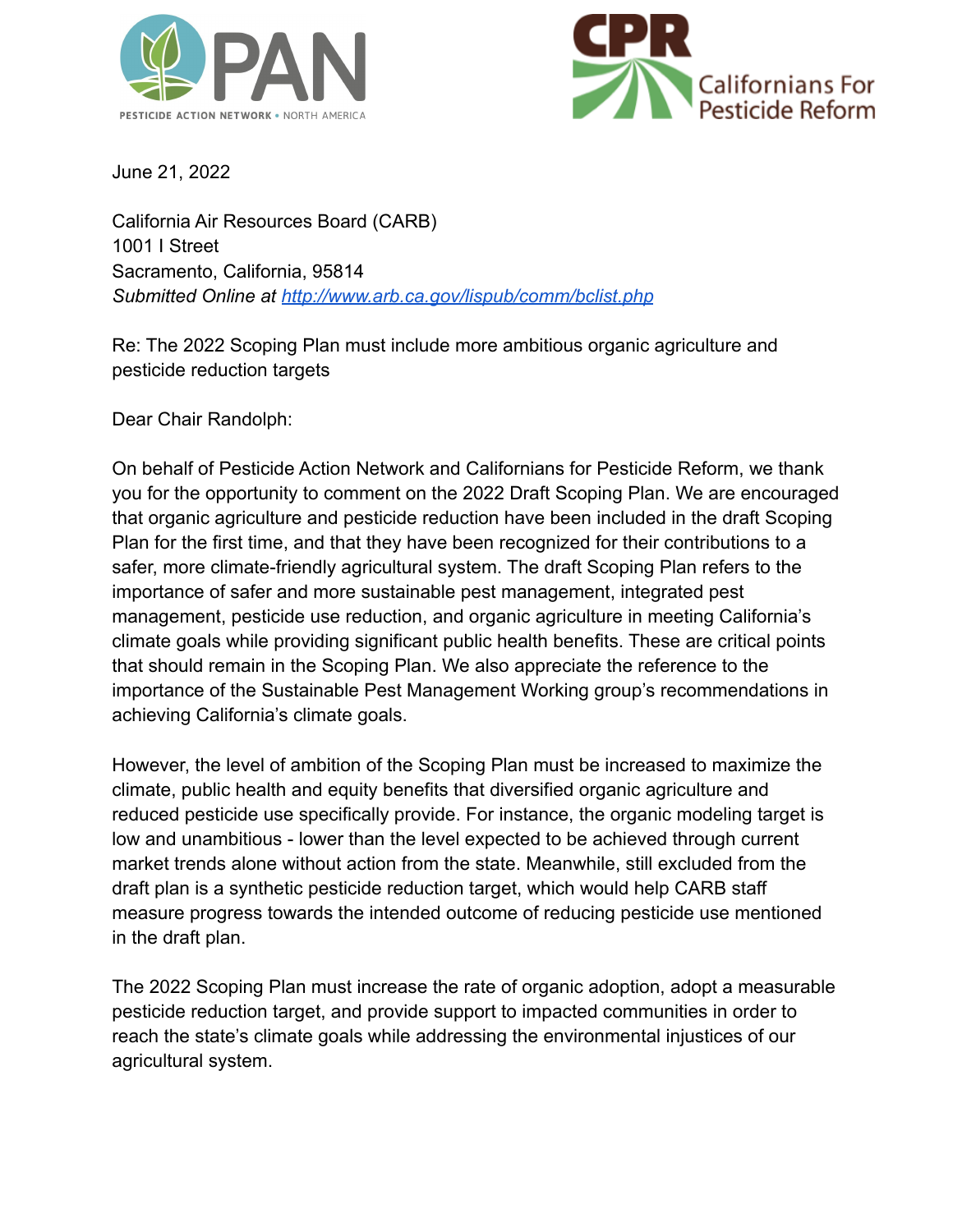We urge CARB staff to adopt the following recommendations, which are described in further detail below:

- **1. Include an accelerated and more ambitious organic agriculture target of 30% of agricultural acreage being organically farmed by 2030**
- **2. Include a measurable target of reducing synthetic pesticide use by 50% by 2030 and highly hazardous pesticide use by 90% by 2050**
- **3. Exclude herbicide applications from the Scoping Plan as a climate-friendly management strategy for all land sectors**
- **4. Include a commitment to conduct further research on pesticides, while also committing to research the disparate impacts of pesticide use and provide support to communities affected by pesticides**
- **5. Remove the implication that the climate smart agriculture practices included in the model would inherently result in synthetic pesticide reductions**
- **6. Deploy direct incentives to farmers to reduce pesticide use, similar to financial mechanisms for healthy soils practices and organic agriculture**

# **1. Include an accelerated and more ambitious organic agriculture target of 30% agricultural acreage being organically farmed by 2030**

We and our partner organizations have been submitting public comment letters the past year consistently recommending a target of 30% agricultural acreage being organically farmed by 2030, similar to the EU's Farm to Fork commitment. However, the draft Scoping Plan only includes a commitment to 20% of agricultural land being organically farmed by 2045. That would mean that conventional, industrial agriculture would still make up 80% of agricultural land by mid-century.

This target does not even keep pace with the current market growth of organic production in California, where organic acreage increased by 44% from 2014 to 2019<sup>1</sup>, a growth rate of roughly 7.6% per year. From 2019-2020, California organic acreage grew 6% while sales of organic products increased 14%.2 At these rates, organic agriculture would exceed the modest goal of 20% by 2045 even in the absence of any state-supported incentives or regulation. Therefore, the Scoping Plan must establish a target that goes beyond this baseline, and accelerate and incentivize adoption of organic agriculture to take full advantage of the public health benefits from reducing

<sup>1</sup> California Department of Food and Agriculture. (2020). California Agricultural Statistics Review, 2019–2020.

<sup>&</sup>lt;sup>2</sup> California Department of Food and Agriculture. (2021). California Agricultural Statistics Review, 2020–2021. https://www.cdfa.ca.gov/Statistics/PDFs/2021\_Organics\_Publication.pdf. https://www.cdfa.ca.gov/is/organicprogram/pdfs/2019\_2020\_California\_Agricultural\_Organic\_Report.pdf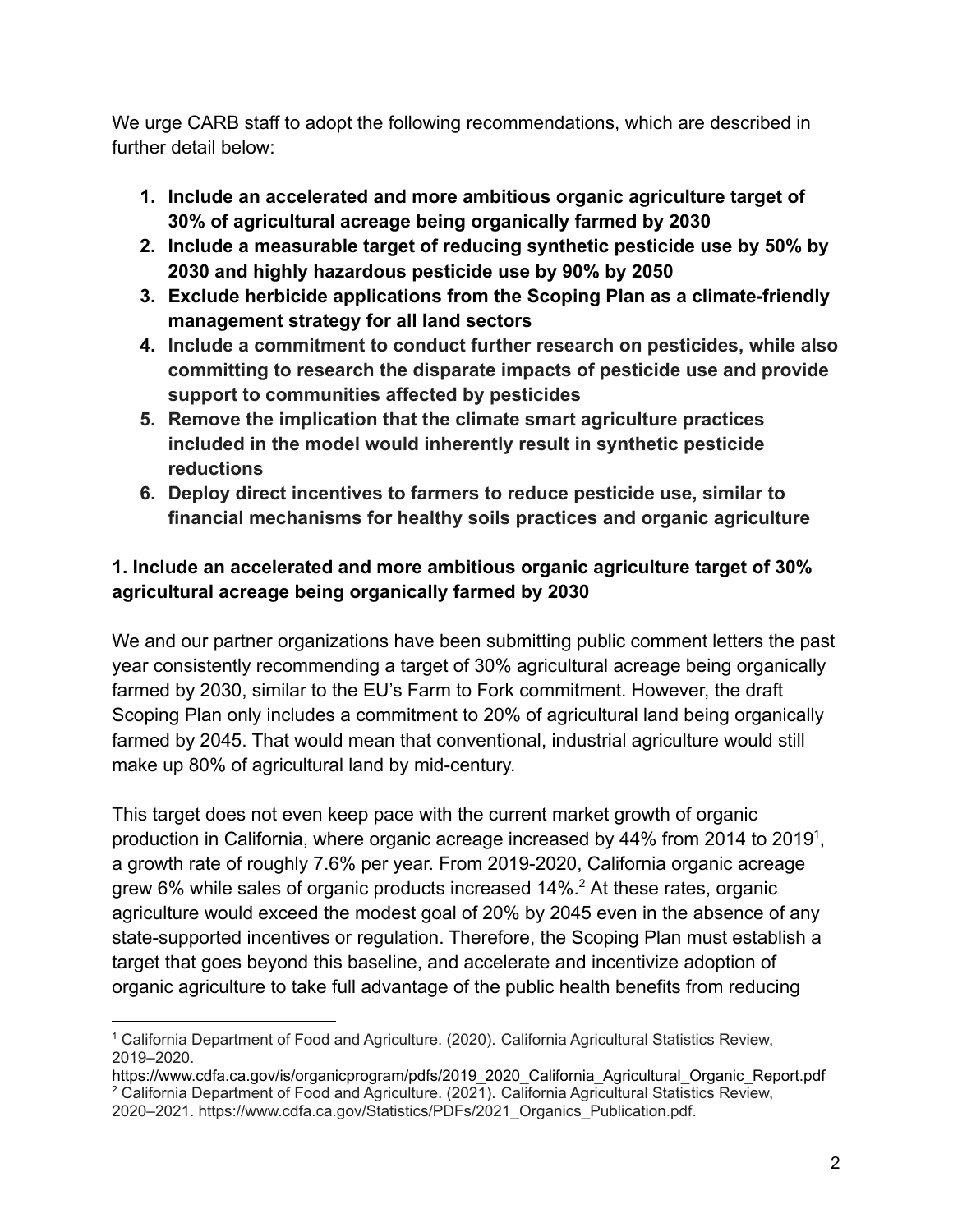synthetic pesticide and fertilizer use, the feasibility of expanding organic agriculture quickly, and the significant soil carbon sequestration benefits demonstrated by CARB's modeling. We encourage CARB staff to review our previous comment letters for scientific references that demonstrate these benefits.

These benefits can be achieved without sacrifices to competitive yields or profitability. California Certified Organic Farmers (CCOF) has compiled multiple scientific articles demonstrating that organic agriculture can be adopted while maintaining competitive crop yields.3 Furthermore, a recent review of about 17,500 articles demonstrates that organic agriculture typically outperforms conventional agriculture economically because of lower production costs and higher premiums.4 Therefore, transitioning to organic agriculture results in economic benefits for farmers as well.

### **2. Include a measurable target of reducing synthetic pesticide use by 50% by 2030 and highly hazardous pesticide use by 90% by 2050**

We appreciate the inclusion of pesticide use reduction as an intended outcome of transitioning the state towards climate-smart agricultural practices and organic farming (p. 65). However, in order for CARB staff to evaluate whether this outcome is being achieved, both a target and progress towards that target must be measured. We continue to advocate that the Scoping Plan include the European Union's Farm to Fork's target of a 50% reduction in chemical pesticide use by 2030. We also support a target of a 90% reduction in highly hazardous pesticide use by 2050.

These targets would ensure that the intended outcome of reducing pesticide use is met, while maximizing the climate, public health and environmental justice benefits of transitioning away from toxic chemical pesticide use. We encourage CARB staff to review our previous comment letters for scientific references that demonstrate these benefits.

### **3. Remove herbicide applications as a climate-friendly management strategy from Scoping Plan for all land sectors**

We remain concerned that herbicide applications and chemical management were modeled in the forest, shrublands and grasslands sectors. CARB staff's recommendation to reduce pesticide use to achieve climate change and public health benefits in the agricultural sector should apply to other sectors as well. The dangers of

<sup>3</sup> California Certified Organic Farmers.(2019). Roadmap to Organic California: Benefits Report. https://adobeindd.com/view/publications/08d24118-8d54-474d-8c2e-1f49328d429b/1/publication-web-res ources/pdf/CCOF-RoadmaptoOrganic-Report-11-2019-Reprint.pdf.

<sup>4</sup> Durham, T. C., & Mizik, T. (2021). Comparative economics of conventional, organic, and alternative agricultural production systems. *Economies*, *9*(2), 64. https://www.mdpi.com/2227-7099/9/2/64.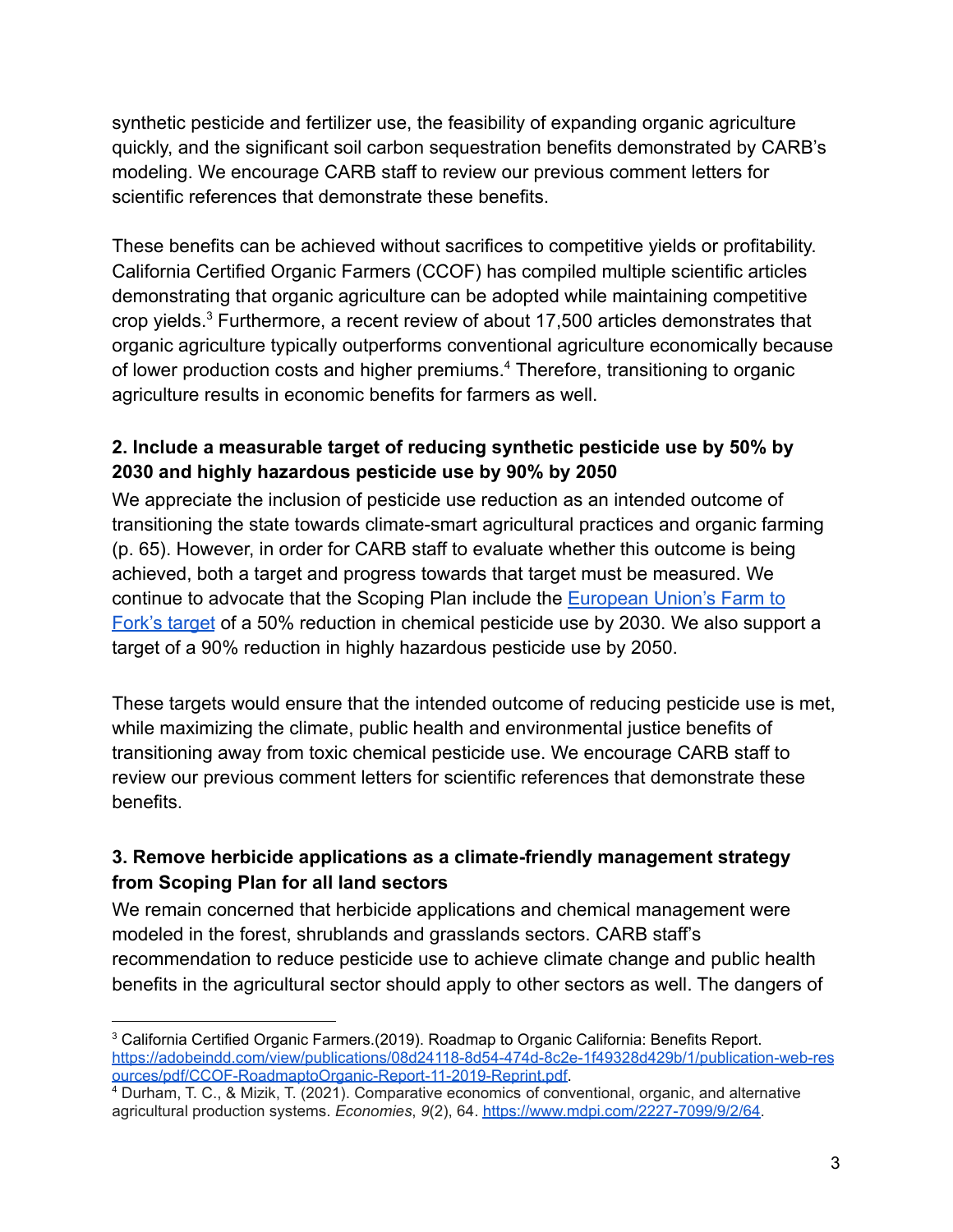chemical pesticide use to the environment, human health and the climate are significant for all land sectors. In the forestry sector, glyphosate is the most commonly used pesticide according to the UC Davis PUR data tool. Glyphosate has well-documented negative health and environmental consequences. Most notably Bayer - the manufacturer of glyphosate - has recently been ordered to pay three CA residents more than \$100 million collectively in damages after they developed cancer after using glyphosate or RoundUp, and was previously ordered to pay Dewayne "Lee" Johnson a California groundskeeper - \$20.5 million. Thousands of similar cases are currently making their way through the US court system.

The good news is many other safer and more ecologically-friendly management strategies exist to reduce the spread of invasive species in the forest, shrubland and grassland sectors.<sup>5</sup> And wildfire risk can be mitigated through other effective strategies, such as Indigenous cultural burns. Therefore, we recommend that CARB staff turn to these alternative, safer and more sustainable management strategies for all land sectors to avoid incentivizing increased pesticide use and their associated risks in the Scoping Plan.

#### **4. Include the commitment to conduct further research on pesticides, while also committing to research the disparate impacts of pesticide use and provide support to communities affected by pesticides**

We appreciate the draft Scoping Plan's commitment to "conduct research on the intersection of pesticides, soil health, GHGs, and pest resiliency via a multiagency effort with DPR, CDFA, and CARB." We have long advocated for more research to be conducted on pesticides and their impacts, and this commitment is an important start to closing this research gap. However, this research must also focus on the disparate impacts on communities of pesticide use. The health impacts of synthetic pesticide exposure continue to fall primarily on residents of color in California.<sup>6</sup> At a minimum, CARB staff as part of the 2022 Scoping Plan must analyze health impacts of proposed strategies on residents in California as recommended by the Environmental Justice Advisory Committee, particularly on people of color that bear the brunt of many negative air and water quality impacts.

A Community Support Fund directed by the Department of Pesticide Regulation that provides direct prevention and protections from synthetic pesticide use should also be

<sup>5</sup> Cal-IPC 2020. Best Management Practices for Non-Chemical Weed Control. Report to California Department of Pesticide Regulation under grant number 18-PML-G002. 291 pp. https://www.cal-ipc.org/resources/library/publications/non-chem/

<sup>6</sup> Cushing, L., Faust, J., August, L. M., Cendak, R., Wieland, W., & Alexeeff, G. (2015). Racial/ethnic disparities in cumulative environmental health impacts in California: evidence from a statewide environmental justice screening tool (CalEnviroScreen 1.1). *American journal of public health*, 105(11), 2341-2348.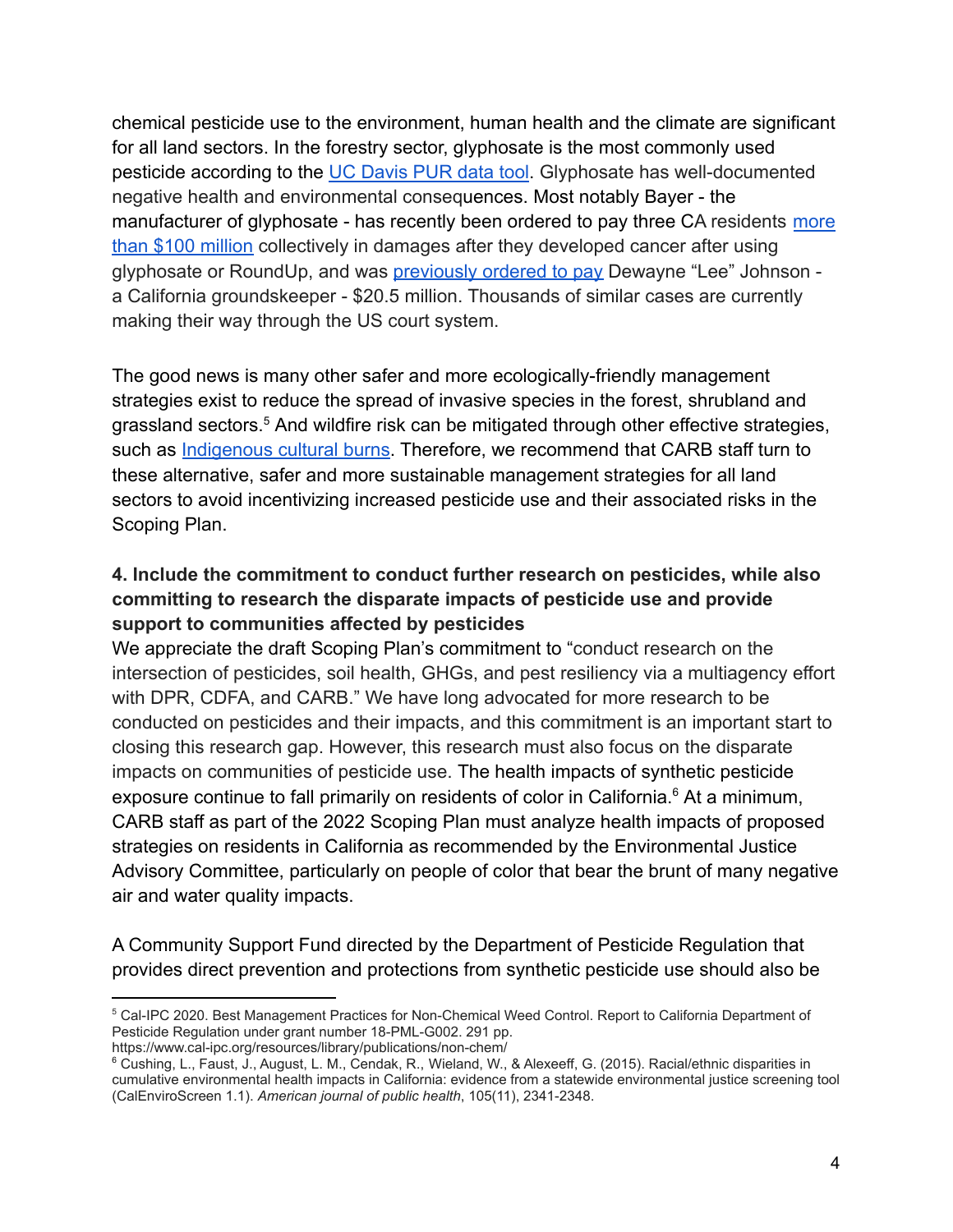included in the 2022 Scoping Plan. Decisions on how the fund is spent should be left to community members most impacted by synthetic pesticide use. Examples of protections include enforceable buffer zones, indoor home air purifiers/filters, tarping of all fumigations to prevent emissions, personal protective equipment and other actions that minimize synthetic pesticide exposure for residents of California.

### **5. Remove the implication that the climate smart agriculture practices included in the model would inherently result in synthetic pesticide reductions**

The draft Scoping Plan states that **"**climate smart practices can improve public health; for example, by reducing synthetic fertilizer and pesticide use" and "moving to an agricultural system that improves soil health and water holding capacity, reduces over-application of nitrogen, [and] reduces the use of pesticides."

However, it's critical to note that none of the climate smart agriculture practices modeled in the Scoping Plan guarantee pesticide reduction except organic farming. In fact, as mentioned, certain agricultural practices modeled by CARB in the Scoping Plan, such as no-till farming, are made possible in conventional, industrial farming by synthetic herbicides. This point is made clear by the USDA: "Herbicides such as 2,4-D, atrazine and paraquat enable farmers to manage weeds with less tillage... And in the absence of tillage, farmers depend more heavily on herbicides to keep weeds at bay… Cost aside, greater reliance on agrichemicals may adversely affect nontarget species or contaminate air, water and soil." While reducing tillage can have benefits, it must not result in an increase in reliance on synthetic pesticide use, which would have negative impacts on the climate, environment and public health. Ecological pest management, pesticide reduction, and organic farming must therefore be simultaneously incentivized and adopted to ensure increase in reliance does not occur.

Therefore, "climate smart practices'', especially when adopted individually, do not necessarily result in pesticide use reduction, and may even increase it. This is why we need strong organic farming and pesticide reduction targets included in the Scoping Plan along with direct incentives for farmers to adopt more ecological pest management practices. Furthermore, while building healthy soils is foundational to sustainable pest management, reducing pesticide use directly results in myriad soil health benefits. We think it's critical that this reciprocal relationship also be acknowledged in the Scoping Plan.

# **6. Deploy direct incentives to farmers to reduce pesticide use, similar to financial mechanisms for healthy soils practices and organic agriculture**

We are excited to see that the draft Scoping Plan highlights the importance of financial mechanisms to support organic farming. Similarly, we need financial support for farmers